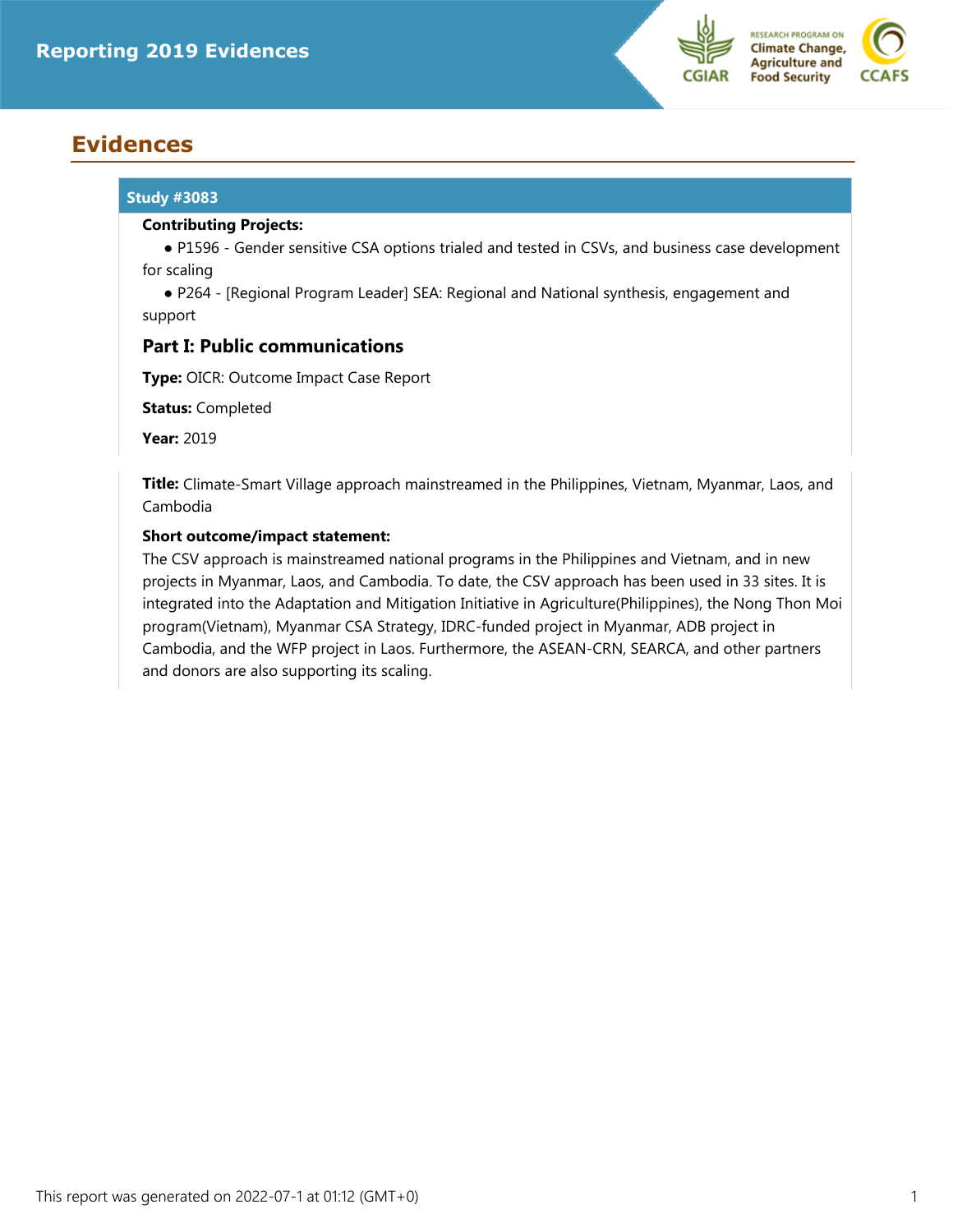



### **Outcome story for communications use:**

The Climate-Smart Village(CSV) approach is now being mainstreamed in key national programs and in several international organizations and donors projects in Southeast Asia. From the original 6 CSV, there are now 33 CSVs in the Philippines, Vietnam, Myanmar, Laos and Cambodia.

The Philippines adopted the CSV approach for its Adaptation and Mitigation Initiative in Agriculture(AMIA), the government's flagship program to integrate climate resilience into the agriculture sector. As of 2019, the Philippines has now established 21 AMIA Villages with more planned for integration in various agriculture programs.

In Vietnam, the New Rural Development(NRD) program, Nong Thon Moi(NTM) adopted the CSV approach for implementation in its one-commune-one product program. It has allocated USD100,000 to establish two sites in Yen Bai Province with the Vietnam Ireland Bilateral Education Exchange(VIBE), allocating another USD227,00 for evidence-based research on CSA T&Ps for sustainable environmental landscapes. The NTM plans to launch five additional sites in Yen Bai in 2020. The COALESCE project has USD378,000 to strengthen the climate resilience of rural communities. Both VIBE and the COALESCE project are funded by Irish Aid and involve the National University of Ireland Galway.

In Myanmar, the Myanmar CSA strategy provides the framework for the establishment of CSVs in Myanmar. This has guided the USD500,000 CSV project implemented by the International Institute of Rural Reconstruction(IIRR) and funded by the International Development Research Centre(IDRC) that established four CSVs.

In Laos, the World Food Programme(WFP) is currently establishing 5 CSVs in Phongsali Province to enhance the implementation of its Strategic Support for Food Security and Nutrition Project. This is an outcome of the 2 existing CSVs in Laos.

The Asian Development Bank(ADB)-funded Biodiversity Conservation Corridors Project (with USD19M budget) covering 37 villages in Cambodia is adopting the CSV approach through IIRR to transform these villages and serve as learning sites on climate-resilient sustainable forest ecosystems management.

Furthermore, IDRC is further investing USD600,000 to investigate the effectiveness of CSVs in Myanmar, the Philippines, and Cambodia to explore the economic empowerment, social inclusion and gender outcomes from CSA-based interventions in CSVs across the three countries.

To support the CSV scaling, roving workshops have been organized and CSV establishment guides have been developed. Past roving workshops involved 135 participants from 2015-2018. In 2019, the Southeast Asian Regional Center for Graduate Study and Research in Agriculture(SEARCA) and the ASEAN Climate Resilience Network (ASEAN CRN) are now also engaged in scaling the CSV in Southeast Asia.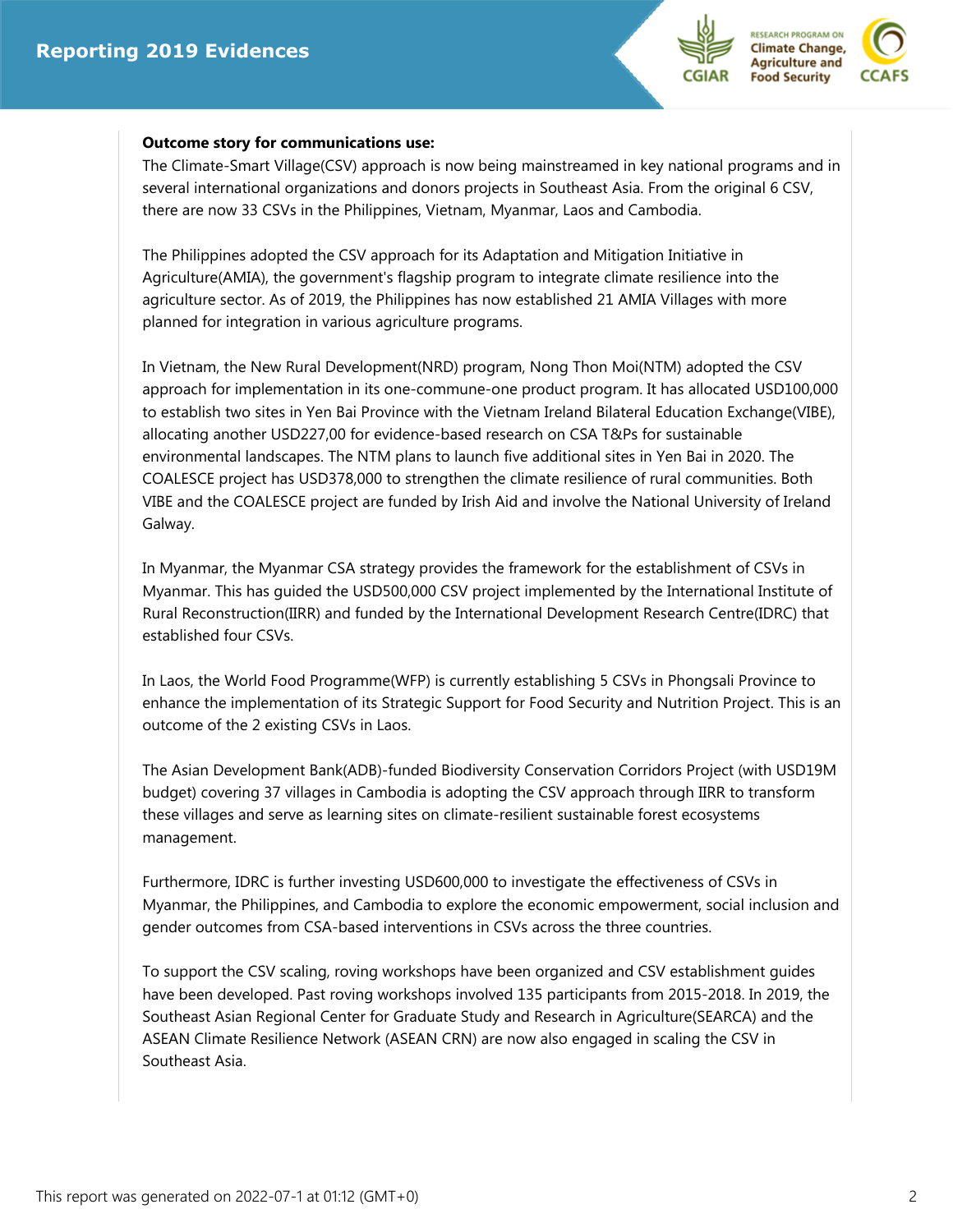



#### **Links to any communications materials relating to this outcome:**

- https://tinyurl.com/y52neqel
- https://tinyurl.com/sq2qn7e
- https://tinyurl.com/typ7vkd

# **Part II: CGIAR system level reporting**

# **Link to Common Results Reporting Indicator of Policies :** Yes

#### **Policies contribution:**

 ● 320 - Memorandum of Understanding(MOU) between the National Coordination Office of the National Target Program on the New Rural Development and the CGIAR Centers operating in Vietnam

● 318 - Myanmar Climate-Smart Agriculture Strategy (MCSAS)

#### **Stage of maturity of change reported:** Stage 2

#### **Links to the Strategic Results Framework:**

Sub-IDOs:

• Conducive environment for managing shocks and vulnerability, as evidenced in rapid response mechanisms

Is this OICR linked to some SRF 2022/2030 target?: Yes

SRF 2022/2030 targets:

- Increased rate of yield for major food staples from current 1%/year
- # of people, of which 50% are women, assisted to exit poverty

Description of activity / study: <Not Defined>

#### **Geographic scope:**

● Regional

Region(s):

● South-Eastern Asia

Comments: <Not Defined>

#### **Key Contributors:**

Contributing CRPs/Platforms:

● CCAFS - Climate Change, Agriculture and Food Security

Contributing Flagships:

- FP2: Climate-Smart Technologies and Practices
- Contributing Regional programs:
	- SEA: Southeast Asia

Contributing external partners:

- NOMAFSI Northern Mountainous Agriculture and Forestry Science Institute
- NAFRI National Agriculture and Forestry Research Institute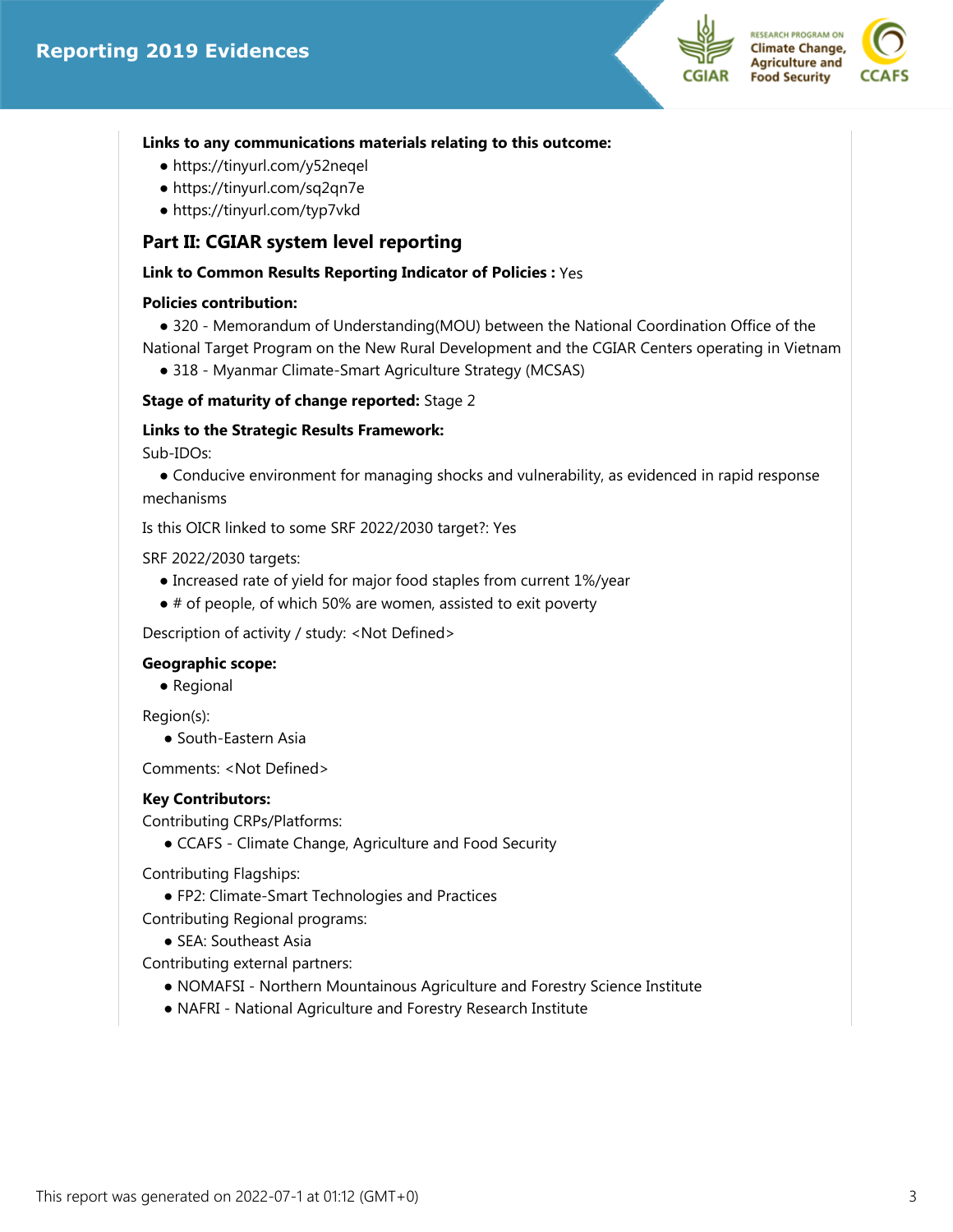



# **CGIAR innovation(s) or findings that have resulted in this outcome or impact:**

The CSV is a participatory research for development approach that aims to identify the best context-specific technologies and approaches in agriculture. Through this approach, CCAFS SEA has built research-oriented knowledge base on the interrelated issues of climate change, agriculture, and food security. To scale it, we have developed a roving workshop that is helping provide actual hands and visual experiences about CSA and CSV to community leaders and prospective implementors. We have also develped a simplified guide on establishing CSVs, translated in local languges.

# **Innovations:**

- 1093 Climate-Smart Village roving workshop as a farmer-to-farmer learning platform
- 1092 8 Guide steps for setting up a Climate-Smart Village in South east Asia (Multi-language)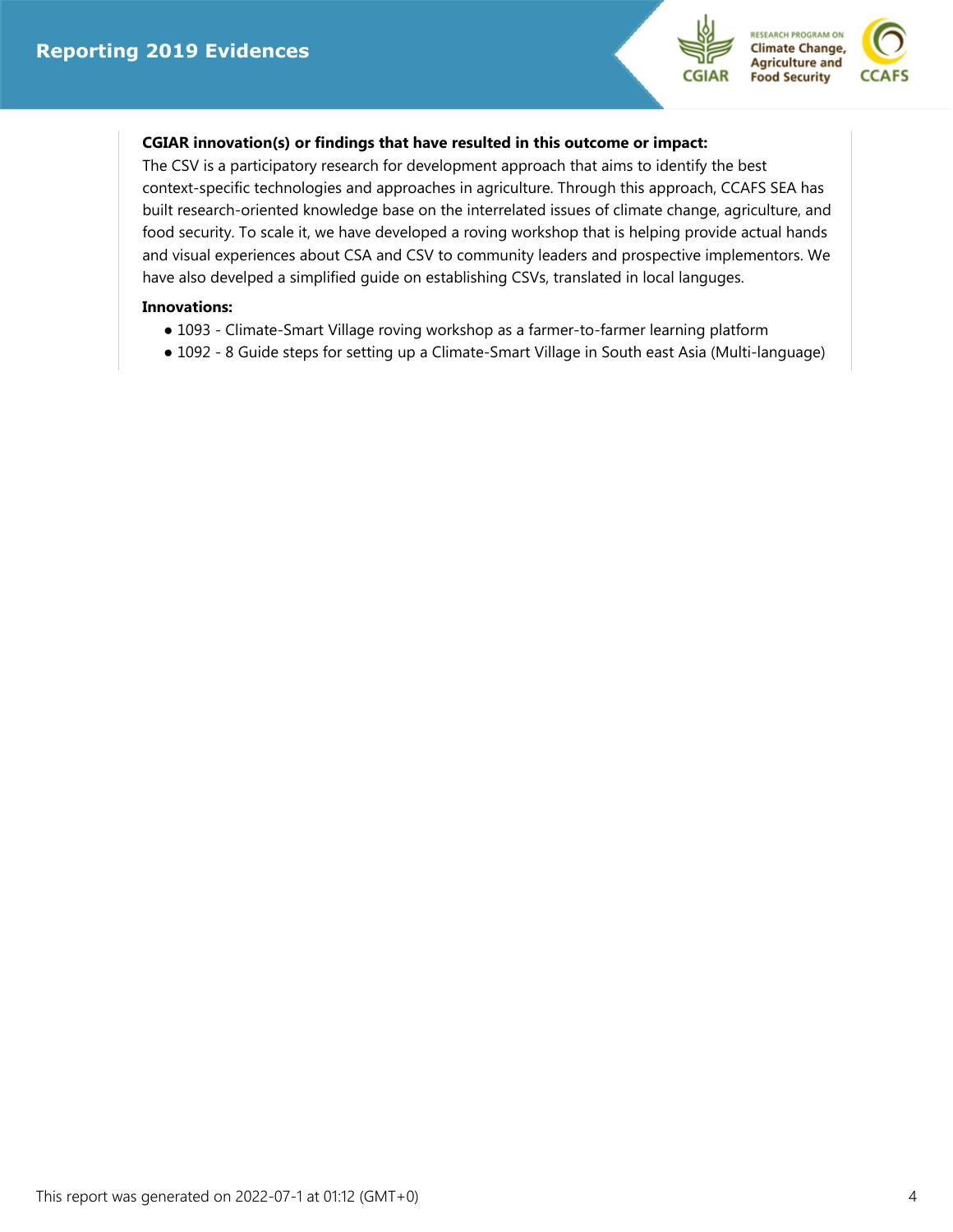



#### **Elaboration of Outcome/Impact Statement:**

National programs and international organizations and donors are now mainstreaming and investing in the Climate-Smart Village (CSV) approach in Southeast Asia. From the original 6 CSV, there are now 33 CSVs.

The Philippines adopted the CSV approach for its Adaptation and Mitigation Initiative in Agriculture (AMIA), the government's flagship program to integrate climate resilience into the agriculture sector(1,2). As of 2019, the Philippines has now established 21 AMIA Villages (3) with more planned.

In Vietnam, the New Rural Development program, Nong Thon Moi allocated USD100,000 to establish two sites in Yen Bai Province with the Vietnam Ireland Bilateral Education Exchange (VIBE), which has another USD227,00 for evidence-based research on CSA T&Ps for sustainable environmental landscapes (4). The Nong Thon Moi plans to launch more than five additional sites in Yen Bai in 2020 (5). The COALESCE project, also based on the CSV approach, will have USD378,000 to strengthen the climate resilience of rural communities (6). Both VIBE and the COALESCE project are funded by Irish Aid and will involve the National University of Ireland Galway.

In Myanmar, the Myanmar CSA strategy provides the framework for the establishment of CSVs in Myanmar(7). This has guided the USD500,000 CSV project implemented by the International Institute of Rural Reconstruction(IIRR) and funded by the International Development Research Centre(IDRC) that established four CSVs(8,9).

In Laos, the World Food Programme(WFP) is currently establishing five CSVs in Phongsali Province to enhance the implementation of its Strategic Support for Food Security and Nutrition Project (10). This is an outcome of the 2 existing CSVs in Laos.

The Asian Development Bank(ADB)-funded Biodiversity Conservation Corridors Project (with USD19M budget) covering 37 villages in Cambodia is adopting the CSV approach through IIRR to transform these villages and serve as learning sites on climate-resilient sustainable forest ecosystems management(11).

Furthermore, IDRC is further investing USD600,000 to investigate the effectiveness of CSVs in Myanmar, the Philippines, and Cambodia. Specifically, this initiative will explore the economic empowerment, social inclusion and gender outcomes from CSA-based interventions in CSVs across the three countries(12).

To support the CSV scaling, roving workshops have been organized and CSV establishment guides have been developed. Past roving workshops involved 135 participants from 2015-2018 (13). In 2019, the Southeast Asian Regional Center for Graduate Study and Research in Agriculture (SEARCA) and the ASEAN Climate Resilience Network (ASEAN CRN) are now also engaged in scaling the CSV in Southeast Asia(14).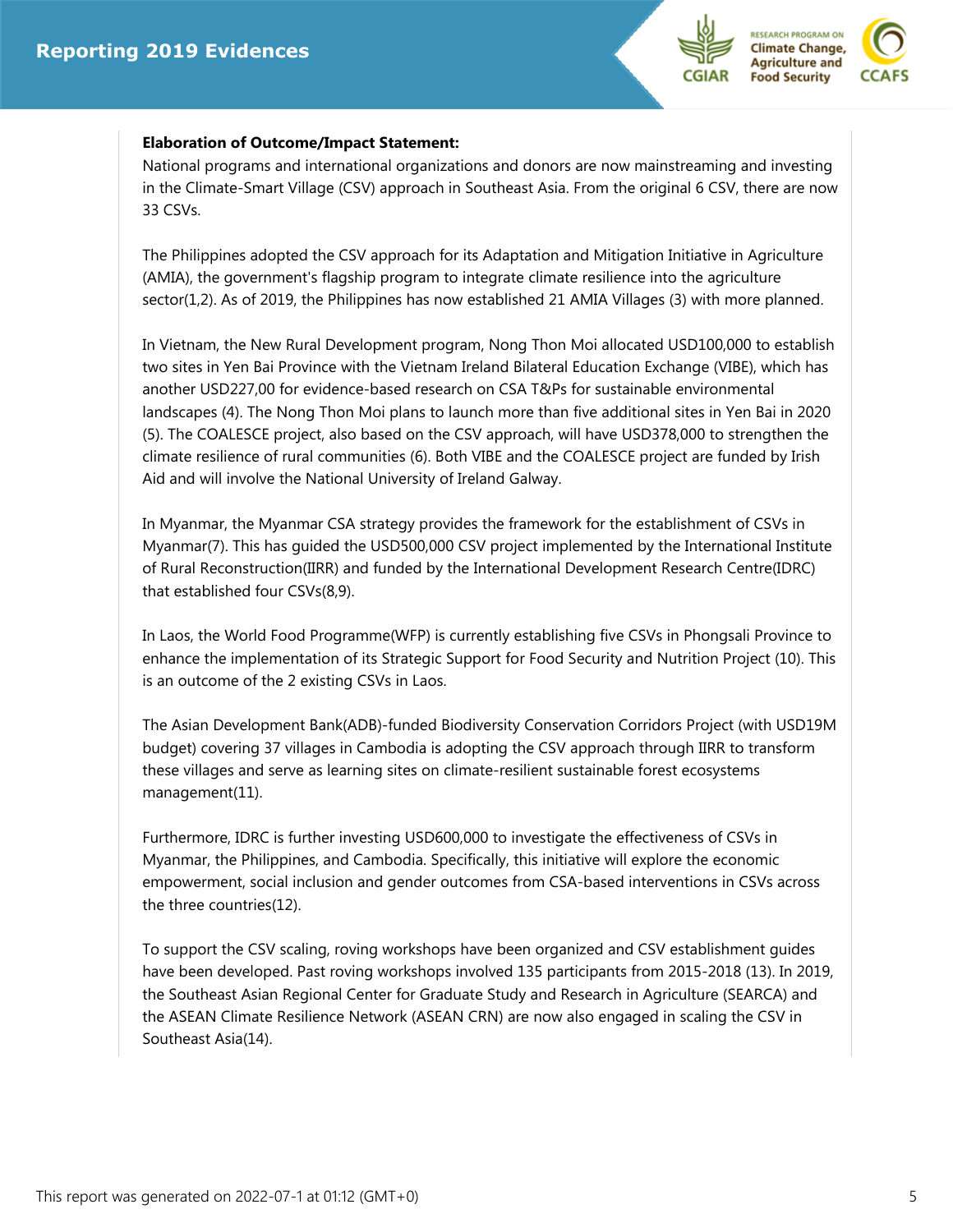



#### **References cited:**

1 Brief: Pathways to Attaining a Food Secure Philippines Through a Competitive and Climate-Resilient Agri-Fisheries Sector

https://cgspace.cgiar.org/bitstream/handle/10568/106789/http://Pathways\_Brief.pdf 2 Brief: Fostering local adaptation platforms for agriculture: How context specific climate-smart villages (CSVs) can relate to local adaptation efforts

https://cgspace.cgiar.org/bitstream/handle/10568/106785/Policy%20Brief.pdf

3 Brief: The AMIA Experience: Supporting local actions for Climate Resilient Agriculture https://cgspace.cgiar.org/bitstream/handle/10568/106787/Synthesis%20Brief.pdf

4 Memorandum of Understanding: Memorandum of Understanding between National Coordination Office (NCO) of the National Target Program on New Rural Development (NTP-NRD) and the CGIAR Centers Operating in Vietnam

https://www.dropbox.com/s/85ifjtwr7ou9jez/MOU-%20CGIAR%20%20and%20NTP%20on%20New%2 0Rural%20Development%20NTM.pdf

5. As per comm with Dr. Bui Le Vinh, VIBE project coordinator in Vietnam National University of Agriculture (VNUA)

6. As per comm with Dr. Bui Le Vinh, VNUA

7 Working Paper: Documenting the application of the Myanmar Climate-Smart Agriculture Strategy https://cgspace.cgiar.org/bitstream/handle/10568/106513/CCAFS%20WP%20292\_%20Myanmar%20C SA%20Strategy.pdf

8 Grant Agreement: IIRR-IDRC Grant Agreement.

https://drive.google.com/open?id=1MXNkWt1OLdJuvz19fhZSDtRqPH8ZskUM

9 Memorandum of Understanding: Department of Agriculture Research-Ministry of Agriculture,

Livestock and Irrigation, The Republic of the Union of Myanmar and the International Institute of Rural Reconstruction. https://drive.google.com/file/d/1qfSWhljeBmu6kIttWhrTHRAhUGM8baZj/view

10 Partnership Agreement: Partnership Agreement between the World Food Programme, Lao PDR and the International Institute of Rural Reconstruction.

https://drive.google.com/file/d/1xvldjECaZmRaWUgACLucaLl7aLNr9\_0C/view

11 News: ADB, Cambodia Sign New Grant to Enhance Climate Change Resilience.

https://www.finchannel.com/world/43493-adb-cambodia-sign-new-grant-to-enhance-climate-change -resilience

12 9. Email correspondence: Email between IIRR and IDRC.

https://drive.google.com/file/d/18HZpKXD2BYT\_euczC4tnmGbSwO\_UuIq7/view

13 Working Paper: Evaluation of climate-smart village roving workshop as a farmer-to-farmer learning platform

https://cgspace.cgiar.org/bitstream/handle/10568/100123/CCAFS%20WP%20257\_CSV%20Roving%20 Workshop.pdf

14 Workshop report: Establishing Climate-Smart Villages in the ASEAN Region to Improve Food Security and Resiliency in Local Communities https://hdl.handle.net/10568/106893

# **Quantification:** <Not Defined>